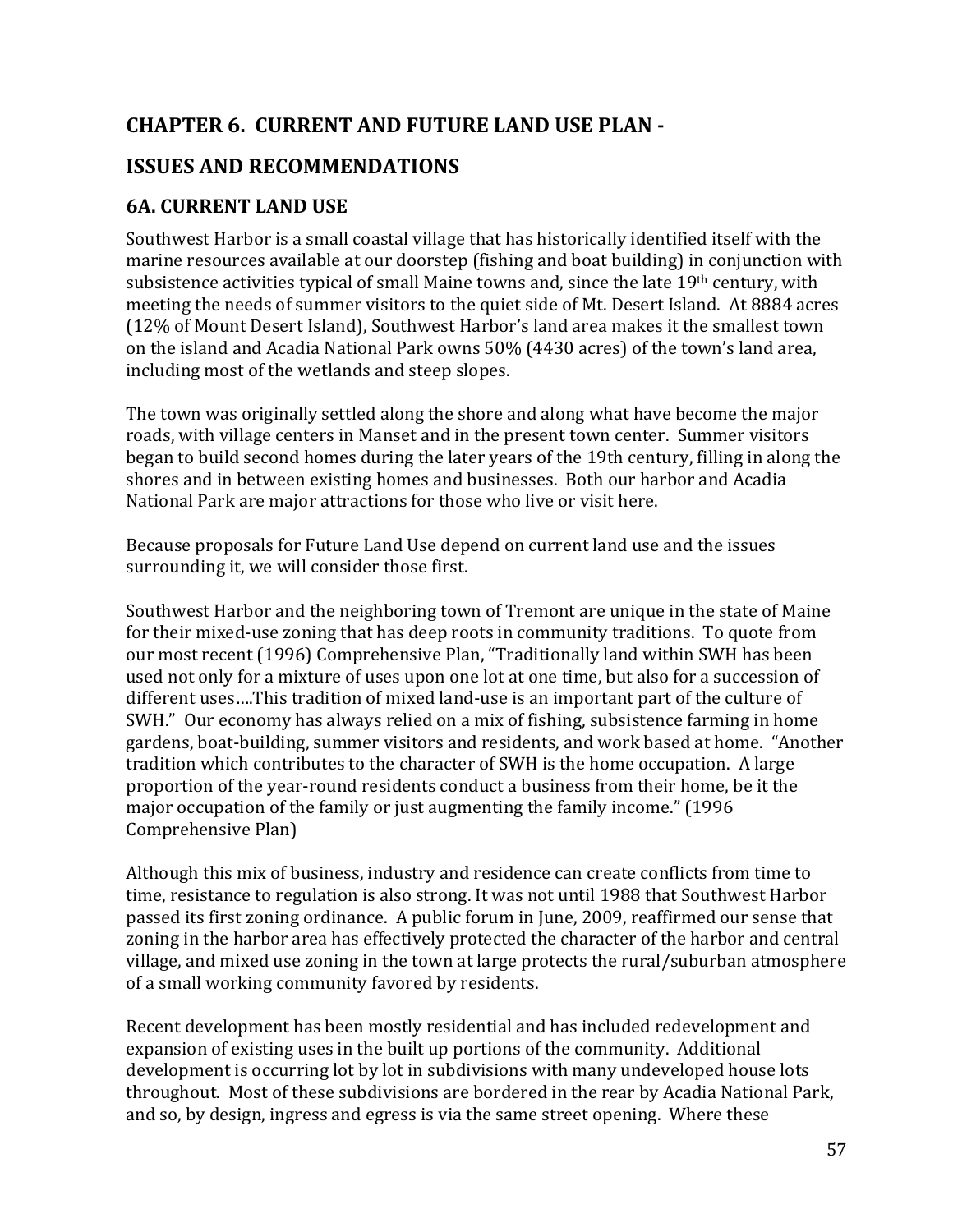subdivision are located in Zone C, a more rural character is preserved that seems appropriate adjacent to the Park.

Southwest Harbor's character and identity has always been closely linked to its harbor, and our Land Use Ordinance (LUO) reserves some areas of the harbor shore for Commercial Fishing/Maritime Activities (there are currently two commercial fish wharves in town) and for Maritime Activities, although residential and a few other uses are grandfathered in these two areas. Remaining shoreland is either in the Harbor zone near the village center, zoned Shoreland Residential, or in Acadia National Park. The three mixed-use zones for residences, businesses and industry (Zones A, B, and C) have larger required lot sizes as one gets further from the town center and are based on the existence of, or potential for, town water and/or sewer service. Developers of subdivisions in the last 14 years have (with one exception) created private roads that the town does not expect to take over (often because they do not meet the standards for town roads). Mobile homes are allowed anywhere where other LUO provisions and standards are met. Mobile home parks are permitted in Zone A where existing density standards are consistent with State law.

Buffering and setback requirements are intended to prevent conflict between uses within these zones. All the National Park land in town is in a Resource Protection Zone. The state has identified another Resource Protection Zone at Seawall Pond at the boundary between the Park and privately held land and the town has recently increased restrictions and setbacks to protect it. The Park owns much of the land that forms the watershed of our town water supply, as well as steep slopes on our mountains, significant wetlands, bogs, tidal marshes, and other habitats crucial to the flora and fauna of the Gulf of Maine region.

Land use in Southwest Harbor is regulated by a group of ordinances which are summarized in Appendix 13, including the Land Use Ordinance, the Subdivision Ordinance, a Floodplain Ordinance, a Coastal Waters and Harbor Ordinance, a Road Ordinance, Water and Sewer Ordinances, and a Board of Appeals Ordinance. They contain lot dimensions, performance standards, and so forth, and are enforced by a full-time, certified Code Enforcement Officer assisted by appointed volunteer Planning and Appeals Boards with seven and five members, respectively. Consistent application and enforcement of these ordinances will engender public support and confidence.

Land use regulation is overseen by a full-time Code Enforcement Officer (CEO) and a seven member volunteer Planning Board whose members are appointed by the Selectmen. Remaining vacant (for last 11 years) is the staff position of a part-time planner. Elsewhere, this Plan has recommended that the Town consider contracting for a planner as needed to assist with comprehensive land use and subdivision ordinance updates.

The information and data to support these statements can be found in Maps and Tables in Appendix 13, Land Use.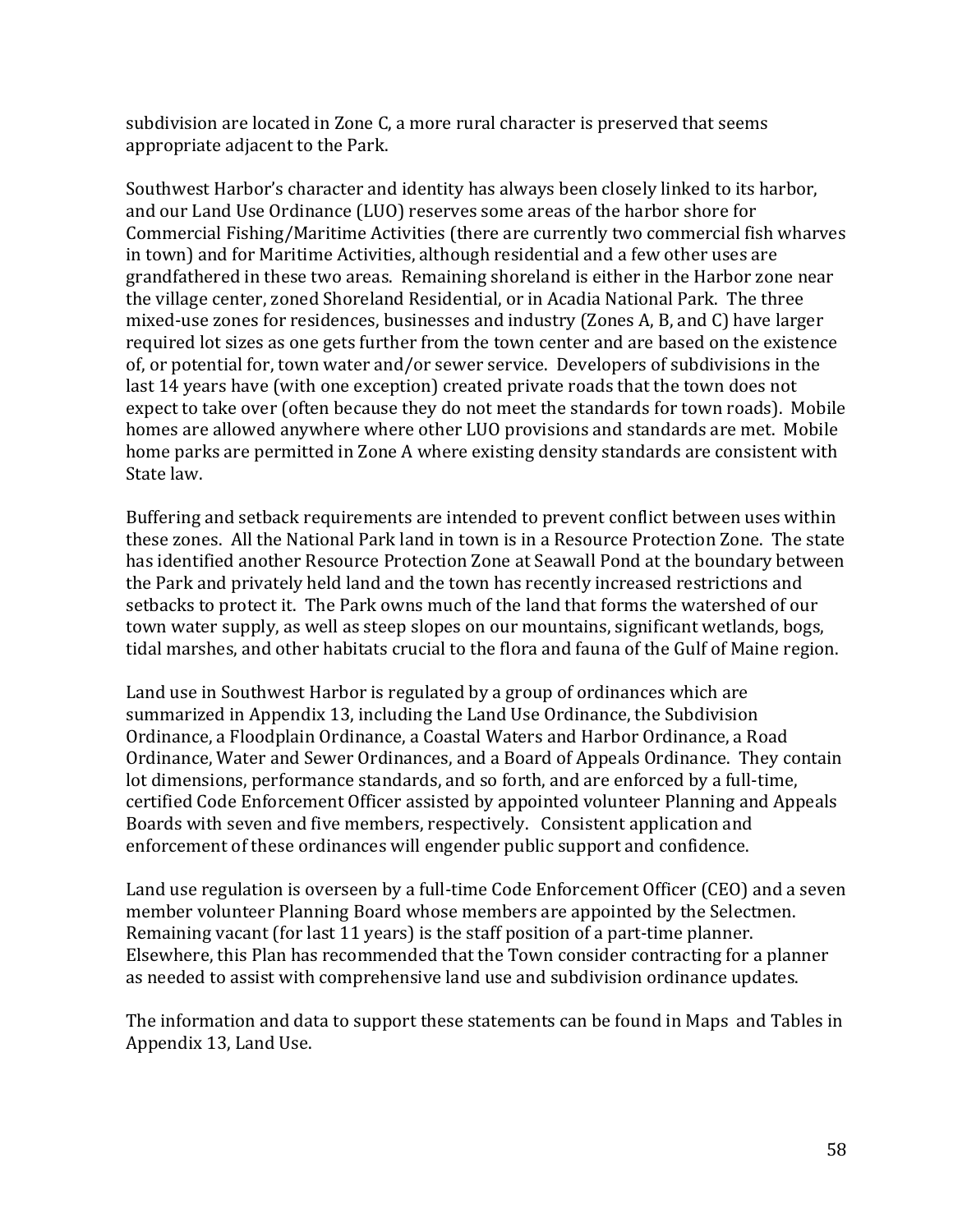#### **6B. FUTURE LAND USE PLAN**

The Future Land Use Plan aligns with the community's vision statement through its discussion of current and anticipated development pressures, recommendations for changes to the Land Use Ordinance particularly in the areas of buffering, density and stormwater runoff standards. The Plan also includes recommendations for further protection of Critical Natural Resource areas and the further and continuing development of the Capital Improvement Plan and assessing data. The Future Land Use Map illustrates the recommendations for future land use included in this Plan.

The Town seeks to protect its rural character where possible and encourage in-fill building along existing roads in the more densely developed parts of town. This approach reflects the town's historical pattern of development as well as recent development patterns. As one of only two towns in Maine with town-wide mixed-use zoning, Southwest Harbor has taken the approach of permitting a mix of residential, commercial and industrial uses in all zones, using appropriate buffering to protect neighbors from unwanted impacts. This pattern reflects land uses in place before we had any zoning ordinance, our history of development along the shore and major roads, and our encouragement of small entrepreneurship and home occupations. This approach is not without occasional tensions, but it continues to receive the support of residents in all parts of town.

For this planning period and beyond, our best information on development trends and population projections indicate that the there will not be a need for many new market-rate residential units. It is anticipated that any residential development will occur in vacant lots near the town center or in existing subdivisions.

Land values, location, lack of space and traffic patterns likewise preclude any significant commercial or industrial expansion. There will likely be a need for expanded medical and healthcare services for the elderly. These will likely develop in and around the center of the village in either Zone A or B. Limited commercial and any industrial development is anticipated to occur using existing commercial spaces for different commercial uses, in keeping with the community's vision and desire to maintain a small coastal village atmosphere with commercial and residential uses intermixed.

The Commercial Fisheries/Maritime Activities zone on the north side of the inner harbor, with two fish wharves, US Coast Guard, two town docks, and several marine businesses affirms our support for traditional fishing and marine-related activities, as does the Maritime Activities zone to protect recreational boating activities on the south side of the harbor. The challenge for the future is how to encourage economic sustainability for these properties and businesses in the face of demand for waterfront residential property and shifts in our economic base towards the increasing impact of tourism.

The Shoreland Residential zone (to which we propose an addition to recognize the current and expected future reality) acknowledges both the historic importance of the waterfront to our residents as well as the economic importance of seasonal residents who know and care about our community. In the Harbor zone, new single-family residential development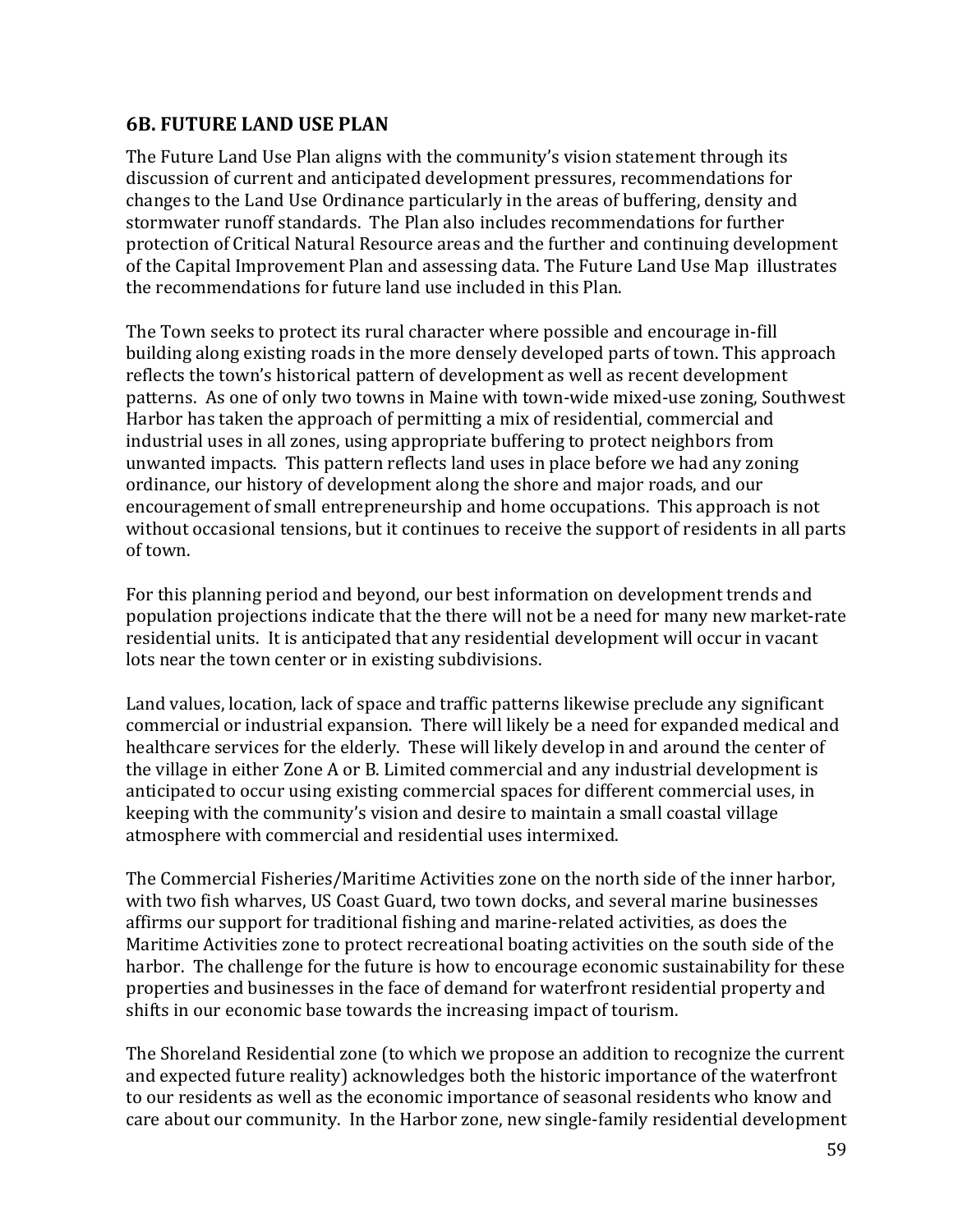is allowed, as are restaurants, boat businesses and a marina, but motels, hotels and multifamily residential development are prohibited in order to protect the character of the harbor. Town water is available in all these zones around the inner harbor as well as in Zone A and most of Zone B. Town sewer, which serves about half the town's households, is available in the areas right around the inner harbor, in Zone A and in some parts of Zone B. This part of town is well served by the state highway and town roads.

A look at the Growth Over Time Map shows that efforts to encourage growth in the "growth area" along Route 102 on the northern approach to town named in the 1996 plan have been unsuccessful. Most development in the last 30 years (and since the last plan in 1996) has been residential and has largely been scattered through new subdivisions in various parts of Zone C, zoned for the least density of development. Because our population is projected to remain stable or decrease slightly while also ageing somewhat during the next 10 years, we do not expect pressure to grow as a year-round community. As our population ages, more elder care and assisted living facilities will be needed, but because of municipal fiscal constraints and lack of a large population needing service, these will most efficiently be met regionally, in neighboring communities if possible. A modest growth in seasonal homes is possible, though difficult to predict at this juncture.

There is no regional economic development plan. Acadia National Park is the major factor in regional natural resource plans, and its boundaries have been established as of 1986. The fact that it occupies half the town's land area makes a significant contribution to natural resource protection. We recommend cooperating with the Park particularly in managing Bass Harbor Marsh and in replacing the Seal Cove Road culvert at Marshall Brook. Regional transportation planning has centered on the seasonal Island Explorer bus, and it allows visitors to access major points of interest throughout the town. This Plan recognizes that it may be some time before Southwest Harbor has the resources to create affordable workforce housing or assisted living facilities for elders, and we anticipate that these needs will partially be met by facilities in adjacent communities or by changes in the way services for the elderly are delivered in town.

In evaluating current land use patterns and proposing our Future Land Use Plan, as well as in the development of the Comprehensive Plan with issues and recommendations for action in Chapter 5, we have referred to (and often incorporated) the State Growth Management Goals and the State Coastal Management Policies. A summary of these goals and policies and where they are applied in this Plan can be found in Appendix 17, State Growth Management Goals and Coastal Management Policies.

Additionally, Chapter 4 (a long table) summarizes the key regulatory and non-regulatory approaches and strategies that Southwest Harbor will use to implement its Future Land Use Plan, delegates responsibility for oversight and suggests time frames.

## **6C. DESIGNATION OF GROWTH AND RURAL AREAS**

There is generally no popular appetite to legally restrict growth or to further define appropriate land use. The Ordinance consistently protects the harbor for its uses and appearance and voter support for this remains solid. Most people consider Acadia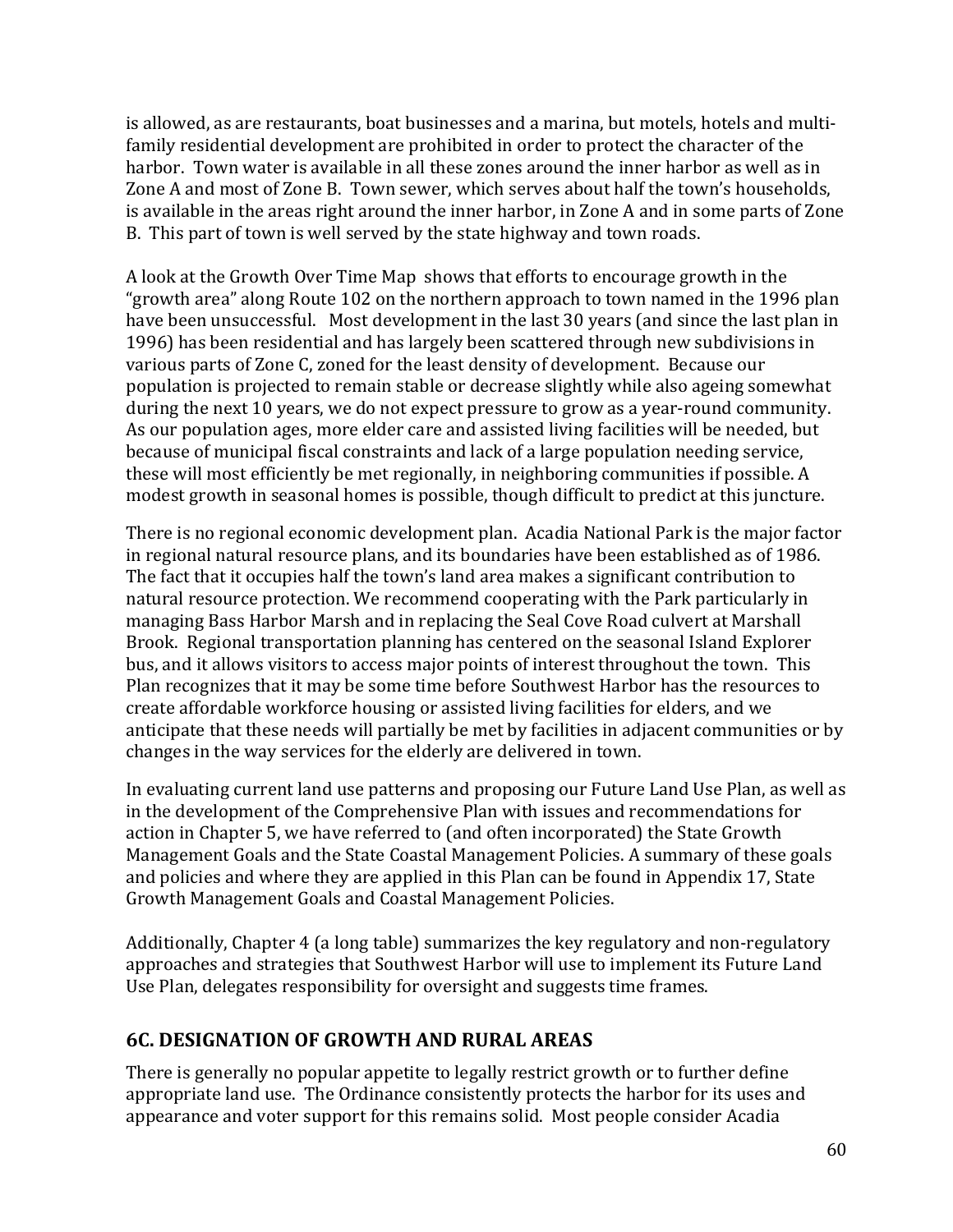National Park, with its ownership of half the town, sufficient to protect critical natural resources.

**Growth Areas:** Southwest Harbor's policy of applying minimal restrictions to land development as characterized in its mixed use zoning ordinance has not limited development, which has been fairly slow and incremental and much to the general satisfaction of local residents. The State Planning Office required the insertion of a growth area into the 1996 Plan, and requires that growth areas be designated in this comprehensive plan in order for it to be consistent with Maine's Growth Management Act. Growth areas are defined as an area that is designated as suitable for orderly residential, commercial, or industrial development, or any combinations of those types of development and related infrastructure, and into which most development projected over 10 years is directed. The growth area previously identified did not turn out to be the location where growth (such as it was) occurred. This probably suited the existing residents in that area very well.

**Rural and Critical Rural Areas:** The half of our town that is included in Acadia National Park amply fulfills the requirements in the Growth Management Act for a designated rural area, and it has been zoned as a Natural Resource Protection zone since at least 1996. For this reason, residents have understandably been reluctant to further expand Rural or Critical Resource Areas. The town recently created a Critical Resource Protection area around Seawall Pond, with accompanying restrictions and set-backs, at the State's request. This Plan proposes evaluating two additional areas for Critical Resource Protection (Issue  $6-5$  below).

# **6D. ISSUES AND RECOMMENDATIONS**

## **State Growth Management Goal #1**

Encourage orderly growth and development in appropriate areas of each community, while protecting the state's rural character, making efficient use of services, and preventing development sprawl.

**Issue #6-1: The 1996 Plan recommended that the area between the Manset corner and the Manset Town Dock be re-zoned from Harbor to Shoreland Residential to reflect its current (and fully developed) use**. Voters have identified protection of traditional Harbor uses as a priority, hence the Harbor designation, but as virtually all the properties in question are "grandfathered" for residential use, it may be a case of closing the barn door after the horse has run away. The current non-conforming status of most of the properties makes permitting difficult and contentious and arguably places an unreasonable burden on the property owners. Moreover the likelihood that any of these properties will ever be returned to traditional harbor uses is extremely remote.

**Policy:** The LUO should support the locations, types, scales, and intensities of land uses the community desires as stated in its Vision while reflecting the realities of modern land use requirements.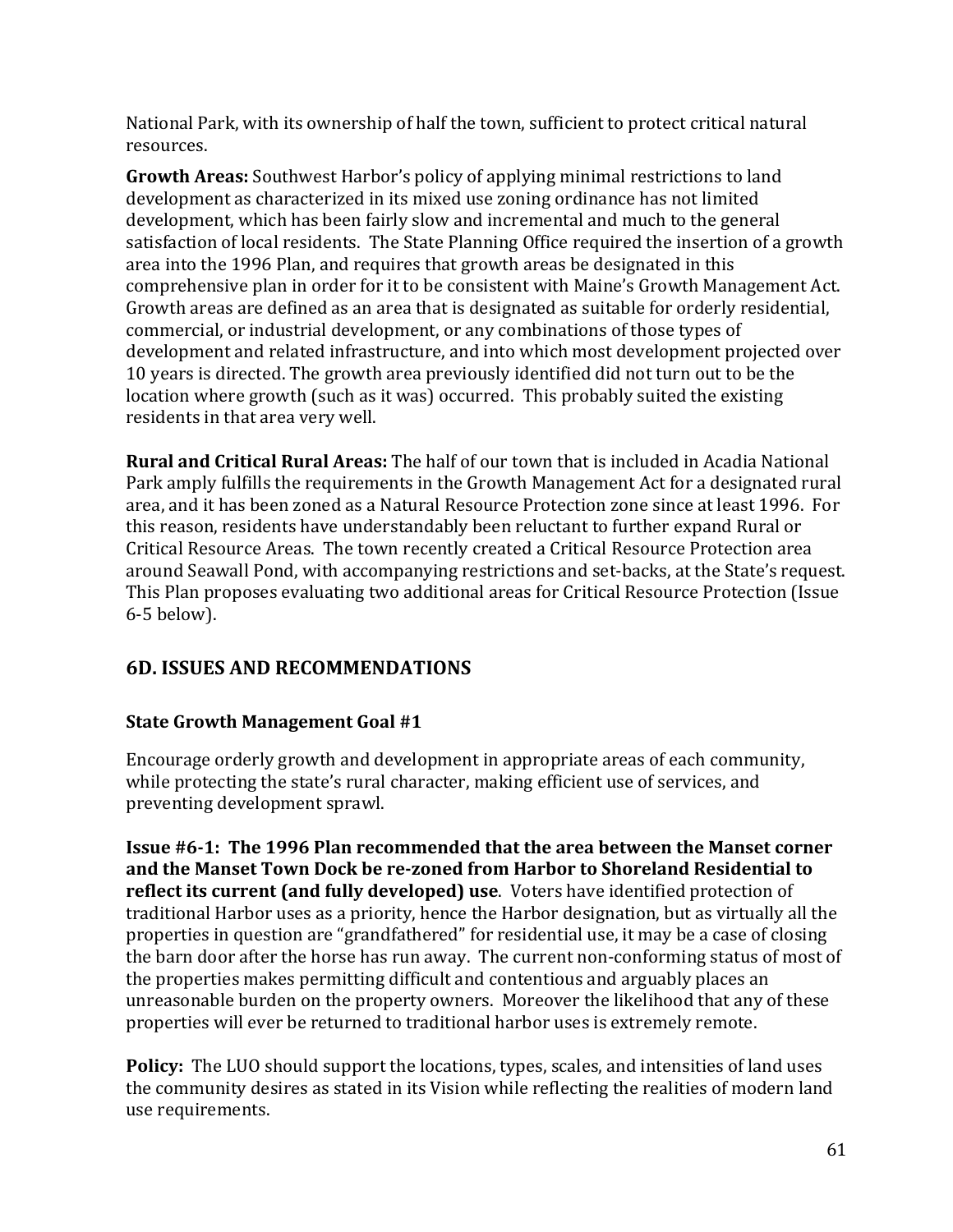#### **Recommendations:**

1. Rezone the area between Manset Corner and the Manset Town Dock from Harbor to Shoreland Residential to reflect its current use (1996 Plan). The Planning Board should propose LUO changes with respect to this zone within 1 year.

2. Update the Floodplain Management Ordinance as needed.

**Issue #6-2: New types of residential development are changing the traditional character and appearance of the Town.** Just prior to adoption of a zoning ordinance in 1988 SW Harbor began to see the development of large condominiums built on speculation on lots that had once held single-family residences. The change in appearance was as alarming to some as the dramatic increase in density. These anxieties conflicted with traditional attitudes about property rights and a desire NOT to impede potential economic development in the form of home-based businesses and other commercial/industrial uses. The mixed use zoning ordinance that was eventually developed and passed by the voters in 1988, allows all uses in zones A, B and C, with different density limitations and buffering standards as warranted. Accessory uses are allowed. Accessory dwelling units are allowed and the density standards are less restrictive here. The LUO has no definition at all for condominiums. In the 90's property valuations climbed substantially. The Town's population was still increasing in significant part due to retirees who were downsizing and liked the small town community feel of SW Harbor and to a country-wide, prosperous upper middle class looking for second homes.

The general permissiveness of the LUO coupled with rising land values have created development opportunities/pressures that may not coincide with SW Harbor's vision.

**Policy:** The LUO should support the locations, types, scales, and intensities of land uses the community desires as stated in its Vision while reflecting the realities of modern land use requirements. The purpose of regulation should be to control the impact of development.

## **Recommendations:**

1. The Subdivision and Land Use Ordinances should be clarified with respect to the development of condominiums where the subdivision owns land (and possibly buildings) in common, in combination with individual ownership of dwelling units. Planning Board to evaluate the Land Use and Subdivision Ordinances, propose changes if needed, and report to Selectmen within 1 year.

2. The Planning Board should develop definitions and standards for condominiums within 1 year.

**Issue #6-3: Buffering standards may not be effective particularly in the many areas of town where pre-existing development is non-conforming.** Residents continue to report concerns about buffering practices in areas of mixed use. Complaints about noise and light trespass are the most prevalent.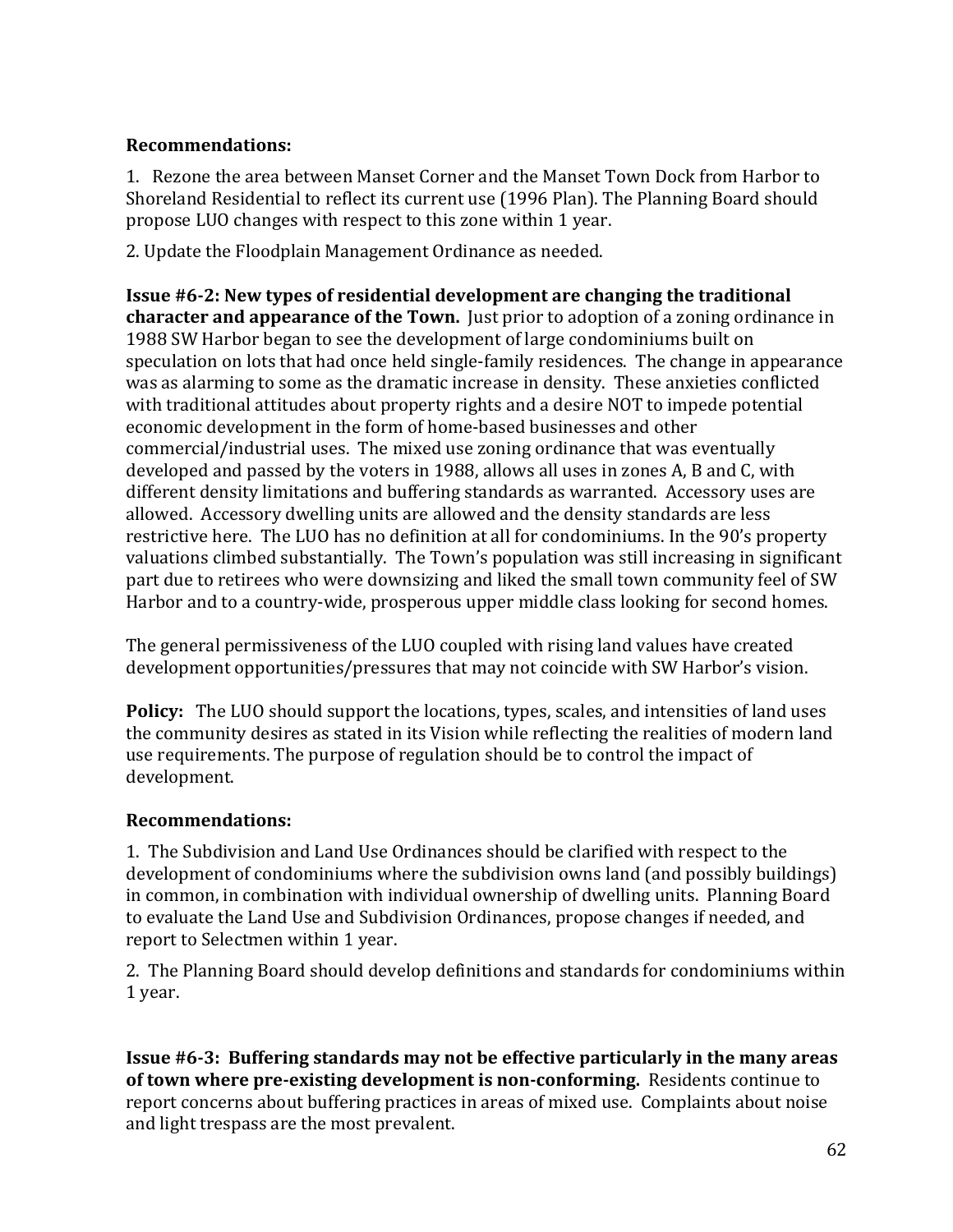**Policy:** Buffering standards should be made adequate to protect mixed-use zoning and protect the types of land uses the community desires as stated in its Vision.

### **Recommendations:**

1. The Planning Board and Conservation Commission should undertake a thorough review of the buffering standards and include recommendations and suggestions for how to meet standards within 2 years.

2. Augment buffering standards for commercial, industrial, and large residential developments with an emphasis on protecting rural character. The CEO should develop and the Planning Board evaluate proposed standards within 1 year.

**Issue #6-4: With recent weather events (two 100-year rainstorms within six**) months) storm water run-off has resulted in erosion, road damage, flooding and **property damage.** SW Harbor's hilly terrain and shallow soil, coupled with development and impervious surfaces over what was once forested swamp land, have aggravated this problem. The LUO may not adequately address the incremental loss of remaining wetlands as development occurs.

### Policies:

- **1.** Coordinate land use strategies (and in this case stormwater management) with planning efforts related to the state highway.
- **2.** Establish efficient permitting procedures, especially in growth areas.

## **Recommendation:**

1. Continue to develop enforceable language for storm water run-off standards for individual residences as well as subdivisions. CEO and Planning Board to develop and evaluate standards, ongoing.

2. Cooperate with the Maine DOT to maintain State Roads 102 and 102A and their ditches, ongoing.

**Issue #6.5 - Growth and Rural Area Designation:** We do not predict any industrial growth, and any commercial growth is likely to be modest and could use facilities currently available. Only 52 new homes were built in the period 1996-2008, and we do not anticipate significant residential growth over the next decade. There are 46 lots still vacant in existing subdivisions (two with potential access to the town sewer, 29 with potential access to town water), and there are 39 units remaining in a new 40-unit subdivision that has both town water and sewer. These latter units are likely to appeal to seasonal residents and upper middle class retirees.

For municipal growth-related capital investment purposes, the growth areas are designated as those areas already built up that require repair and maintenance of existing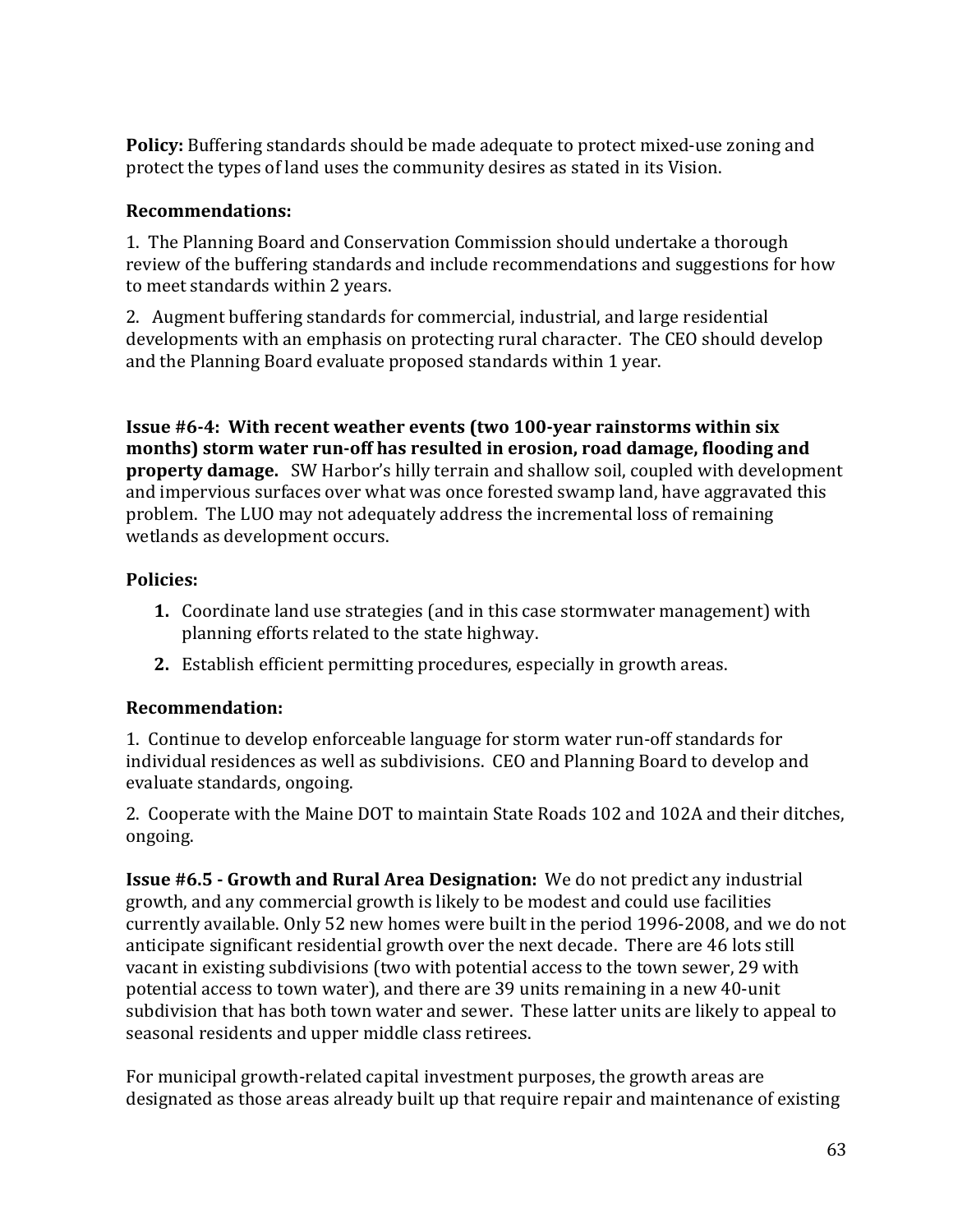infrastructure (See Future Land Use Map). All of Zone A, parts of Zone B (designated as Zone BG), and the Maritime Activities zone in Manset are included in this area.

The remainder of Zone B and all of Zone C are considered Transition Areas, with the exception of those areas designated Critical Resource Area. Transition areas are neither intended for the amount or density of development appropriate for a growth area nor intended to provide the level of protection for rural resources afforded in a rural area or critical rural area. It is anticipated that some level of development will occur in these areas, but the town does not propose any investments to make these areas attractive to development.

All the National Park land in town is in a Resource Protection Zone, and is designated as rural area for the purposes of meeting state comprehensive planning requirements.

#### **Policies:**

- 1. Support the locations, types scales, and intensities of land uses the community desires as stated in the Vision Statement.
- 2. Support the level of financial commitment necessary to provide needed infrastructure in growth areas.
- 3. Protect critical resource areas from the impacts of development.

## **Recommendations:(**

1. Implement land use recommendations included in this comprehensive plan.

2. Target 75% of growth-related capital investments (State minimum) to Zones A and BG and the Maritime Activities zone in Manset.

**Issue #6-6: Two additional areas outside the Park's boundaries have been identified by "Beginning With Habitat"** for possible inclusion as Critical Resource Protection Areas: 1) in the southern part of town, west of Seawall Road, with hydric soils, wetlands, and critical habitat, which the 1996 Plan suggested should be rezoned to protect the 91 priority species important to the ecology of the Gulf of Maine and 2) the western slopes of Freeman Ridge, a deer wintering yard with steep slopes draining into Marshall Brook and ultimately Bass Harbor Marsh.

## **Policies:**

1. Support State Coastal Management Policies #6: "to protect and manage critical habitats and natural areas of state and national significance....", and #8: "to restore and maintain the quality of our fresh, marine and estuarine waters...." by helping to alleviate storm water run-off in vulnerable areas.

2. Coordinate land use strategies with local and State land use planning efforts (for critical habitat areas).

#### **Recommendations:**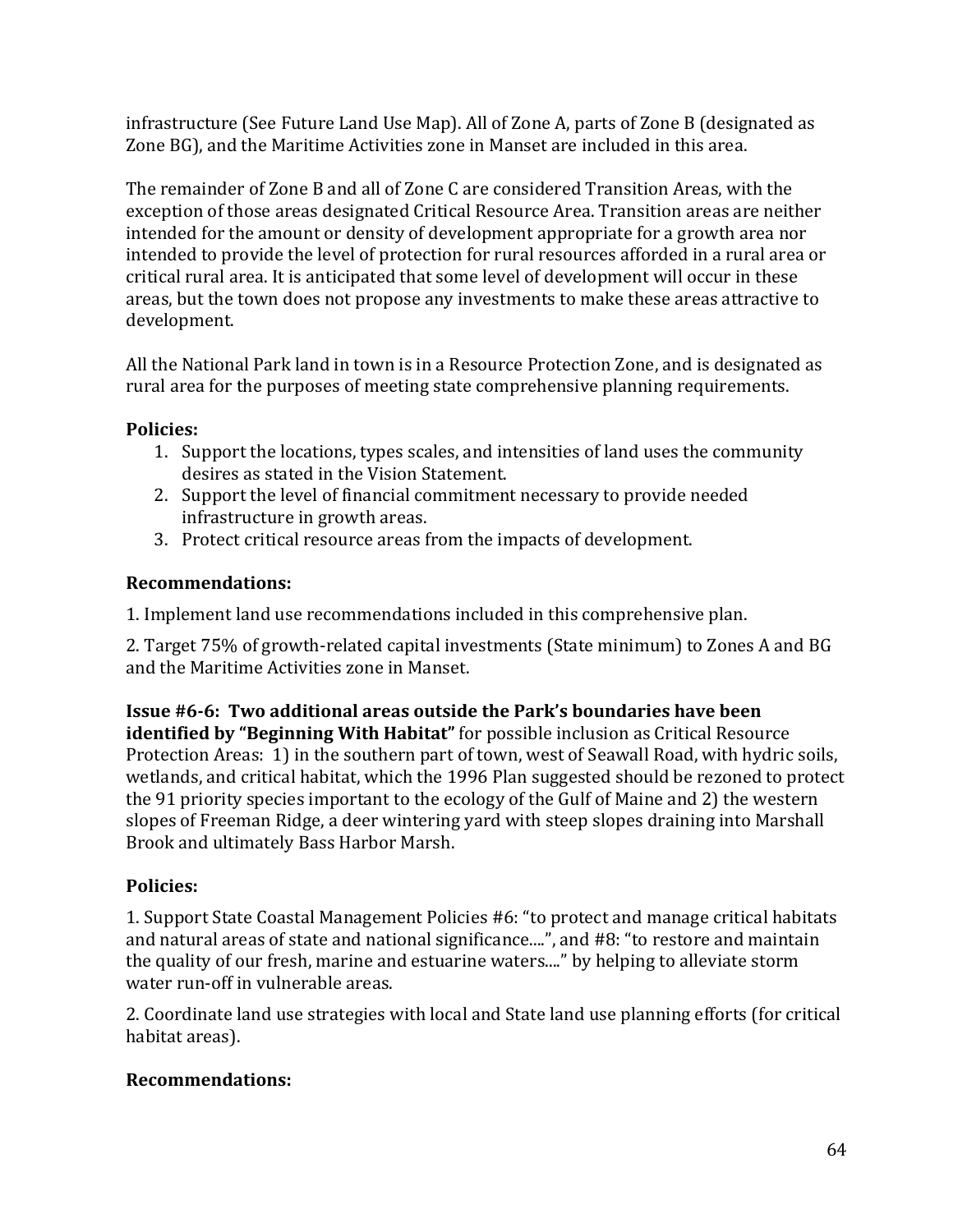1. The Planning Board and Conservation Commission should study "Beginning with Habitat" maps and evaluate the importance of indicating these two areas as Critical Resource Protection areas with appropriate restrictions and set-backs as recently applied to Seawall Pond, and report to public within 2 years.

2. The Planning Board, within 2 years, should incorporate "Beginning with Habitat" maps into the planning review process under the Land Use and Subdivision Ordinances. Particular attention should be paid to high value habitats, priority species habitats, and wetland areas.

**Issue #6-7: The small-town and rural appearance of SWH is part of its character and** appeal. Dense, large-scale development, whether residential, commercial or industrial, threatens this character and impacts the provision of municipal services. In-building should be encouraged on vacant or underutilized lots in already developed areas in order to protect the rural character of the town.

### Policies:

- 1. The LUO and the Subdivision Ordinance should support the locations, types, scales, and intensities of land uses the community desires as stated in its Vision.
- 2. Establish more efficient permitting procedures, especially in growth areas (by clarifying the ordinances).
- 3. Coordinate land use strategies with other local and regional planning efforts.

## **Recommendations:**

1. The Subdivision and Land Use Ordinances should encourage cluster development in lieu of dispersed single family housing in Zone C. The intent should be to control the impact of development on the rural character of the town. Cluster development is used here to mean that the total acreage needed for a particular number of residences is unchanged, but the homes are clustered more closely together, with adjacent common open land. CEO and Planning Board should conduct this study and make recommendation to Selectmen within 2 years.

2. The Planning Board, within 1 year, should clarify the Subdivision and Land Use Ordinances with respect to condominiums where the subdivision owns land (and possibly buildings) in common, in combination with individual ownership of dwelling units. The purpose of regulation should be to minimize the impact of development, rather than to increase permitted density.

3. The Town and its committees should work more closely with Acadia National Park, the Friends of Acadia, Maine Coast Heritage Trust, and Hancock County Planning Commission on issues of land use and management, ongoing.

**Issue #6-8: Data on land parcels, land use, zoning changes, development and** infrastructure are laborious to collect, which compromises the ability of the Planning Board and the Code Enforcement Officer to assess the effectiveness of the